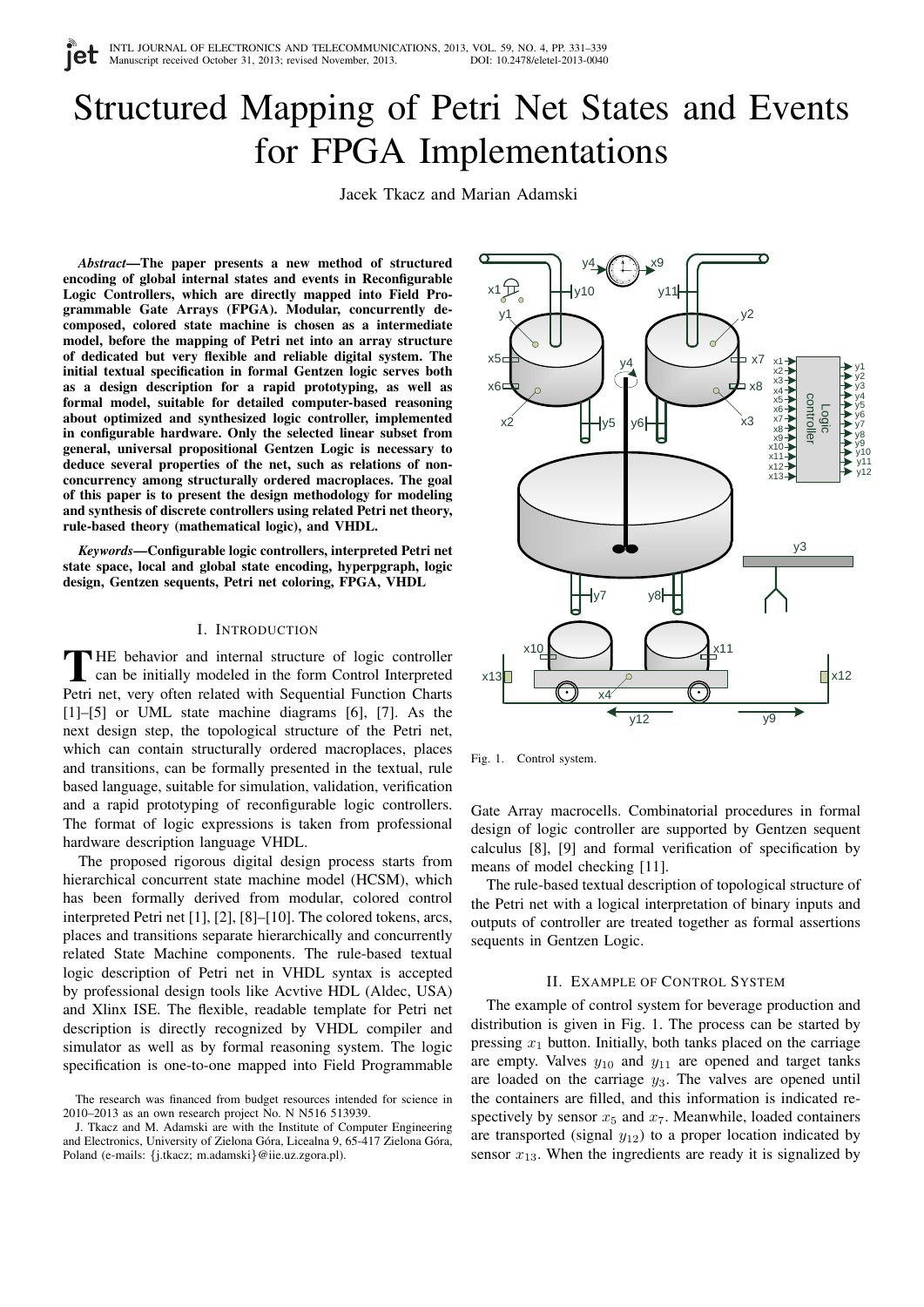TABLE I LOGIC CONTROLLER INPUTS AND OUTPUTS DESCRIPTION

|          | <b>INPUTS</b>                                                  |  |  |
|----------|----------------------------------------------------------------|--|--|
| Signal   | Description                                                    |  |  |
| $x_1$    | start the process                                              |  |  |
| $x_2$    | preparation of ingredients in the first container is finished  |  |  |
| $x_3$    | preparation of ingredients in the second container is finished |  |  |
| $x_4$    | preparation of tanks is finished                               |  |  |
| $x_{5}$  | maximal fluid level in the first container is obtained         |  |  |
| $x_{6}$  | minimal fluid level in the first container is obtained         |  |  |
| $x_7$    | maximal fluid level in the second container is obtained        |  |  |
| $x_{8}$  | minimal fluid level in the second container is obtained        |  |  |
| $x_9$    | preparation of the drink is finished                           |  |  |
| $x_{10}$ | filling off the first tank is finished                         |  |  |
| $x_{11}$ | filling off the second tank is finished                        |  |  |
| $x_{12}$ | the carriage is in its initial location                        |  |  |
| $x_{13}$ | the carriage is in its target location                         |  |  |
|          | <b>OUTPUTS</b>                                                 |  |  |
| Signal   | Description                                                    |  |  |
| $y_1$    | preparation of the first ingredient                            |  |  |
| $y_2$    | preparation of the second ingredient                           |  |  |
| $y_3$    | loading containers                                             |  |  |
| $y_4$    | mixing ingredients                                             |  |  |
| $y_5$    | valve for emptying the first container                         |  |  |
| У6       | valve for emptying the second container                        |  |  |
| $y_7$    | valve for filling the first tank                               |  |  |
| $y_8$    | valve for filling the second tank                              |  |  |
| $y_9$    | carriage movement to the initial location (right)              |  |  |
| $y_{10}$ | valve for filling the first container                          |  |  |
| $y_{11}$ | valve for filling the second container                         |  |  |
| $y_{12}$ | carriage movement to the target location (left)                |  |  |

the sensors  $x_2$  (first container),  $x_3$  (second container) and  $x_4$ (the carriage). After that, the ingredients from both containers are dropped into main tank (signal  $y_5$  and  $y_6$ ), where they are mixed (active signal  $y_4$ ). When the drink is well mixed, it is indicated by the sensor  $x_9$ . When one of the tanks is ready, it is independenty filled and closed (signals  $x_{10}$  and  $x_{11}$ ). After finishing of both processes, the carriage with tanks moves to its initial position (signal  $y_9$ ). The sensor  $x_{12}$  is active when the carriage reached starting position. A detailed description of the input and output signals are included in Tab. I.

Petri net places  $(P_1 - P_{20})$  stand for the local states of concurrent state machine (Fig. 2). The transitions  $(t_1-t_{18})$  describe partial states changes in terms of local state changes of Petri net space. Boolean expressions called guards  $(x_1 - x_{13})$ describe the external conditions for transitions to be enable. The Moore type outputs  $(y_1 - y_{12})$  are attached to places. In such a way events are related with transitions of the net and inputs of controller.

#### III. MODULAR STRUCTURED PETRI NET

Usually Petri net places represent local states of Concurrent State Machine, whereas maximal sets of such concurrent Petri net places are assigned to its global states. Very often controller output signals are directly assigned to selected places in the Petri net (Fig. 2), and controller input signals are attached to guards related with particular transitions of the net. The registered outputs can be efficiently used for onehot encoding of places, which are nested inside recognized macroplaces  $MP_1 - MP_{11}$ .

In formal description of the Petri net, capital letters stand for the symbols from sequent propositional logic.



Fig. 2. Modular control interpreted Petri net.

In the new version of the experimental reasoning system Gentzen symbol  $\vdash$  describes entailed assertion. Symbol *(and)* denotes conjunction symbol *(*or) denotes disjunction, symbol  $(not)$  – negation symbol  $\Leftarrow$  backward implication, symbol  $(xor)$  – exclusive or. Capital letters  $X_0 - X_{13}$  describe controller inputs and letters  $Y_1 - Y_{12}$  – controller outputs. Symbols  $MP_1 - MP_{11}$  are the names of macroplaces (Fig. 2, Fig. 2). Petri net places p1-p16 are related to capital letters denoting single bit memory elements:  $P_1 - P_{16}$ . The name of guarded transition  $t_i$  is  $T_i$ . If it is necessary next values of registered signals are recognized by a linear temporal logic operator next, denoted as @. In general the current value of a registered signal is presented as Q, but its next value is written as  $\mathcal{Q}_Q$  [1], [3], [4].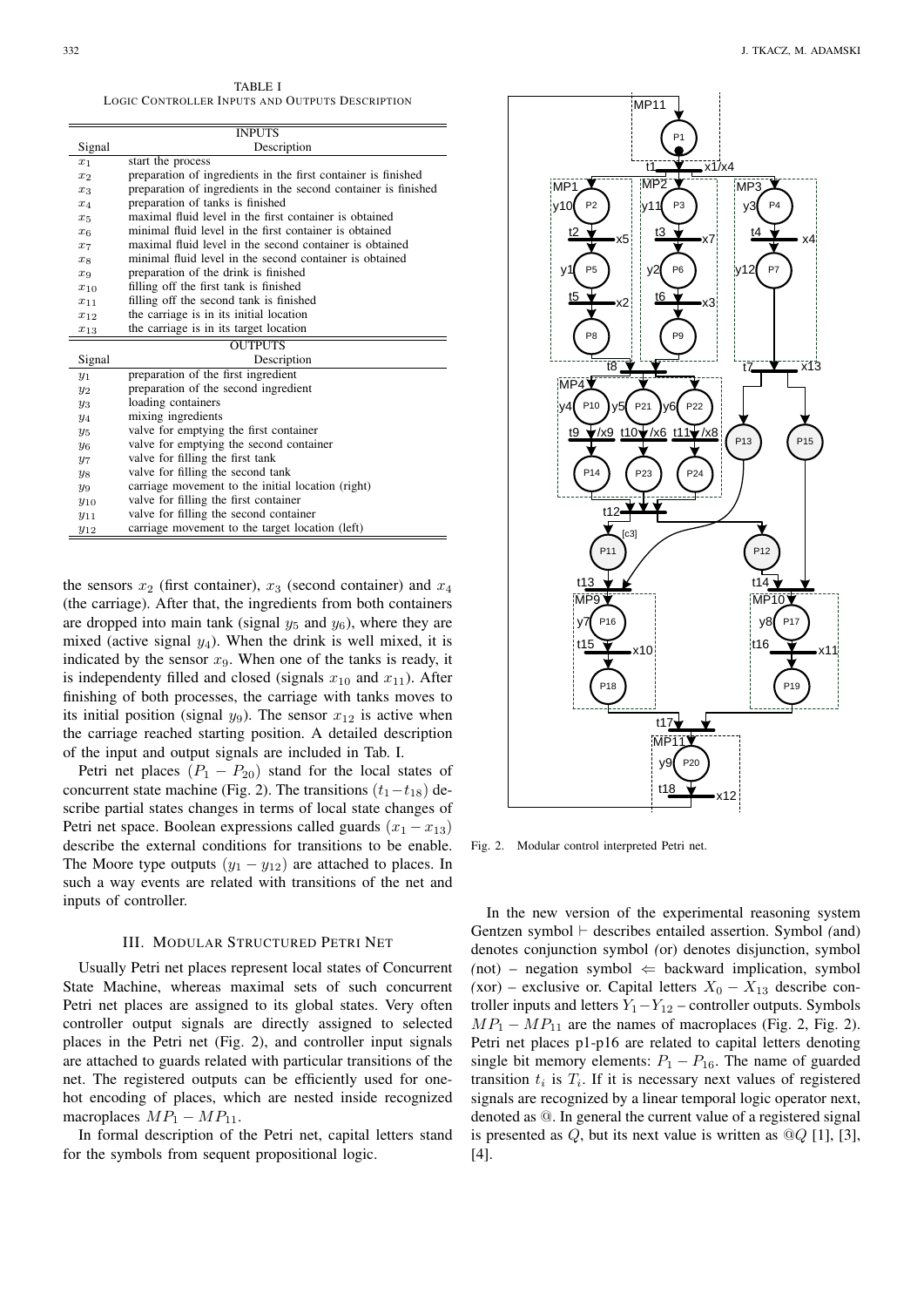The rule-based description of partial state changes in sequent logic for one-hot encoding with direct using of registered outputs  $Y_1 \ldots Y_{11}$  in hierarchial modular array structure can be as follows [12]:

$$
\vdash @Y_1 \Leftarrow (MP_1 \text{ and } Y_1) \text{ xor } (T_2 \text{ xor } T_5) : P_5 \vdash @Y_2 \Leftarrow (MP_2 \text{ and } Y_2) \text{ xor } (T_7 \text{ xor } T_6) : P_6 \vdash @Y_3 \Leftarrow (MP_3 \text{ and } Y_3) \text{ xor } (T_1 \text{ xor } T_4) : P_4 \vdash @Y_4 \Leftarrow (MP_4 \text{ and } Y_4) \text{ xor } (T_8 \text{ xor } T_9) : P_{10} \vdash @Y_5 \Leftarrow (MP_4 \text{ and } Y_5) \text{ xor } (T_8 \text{ xor } T_{10}) : P_{21} \vdash @Y_6 \Leftarrow (MP_4 \text{ and } Y_6) \text{ xor } (T_8 \text{ xor } T_{11}) : P_{22} \vdash @Y_7 \Leftarrow (MP_9 \text{ and } Y_7) \text{ xor } (T_{13} \text{ xor } T_{15}) : P_{16} \vdash @Y_8 \Leftarrow (MP_{10} \text{ and } Y_8) \text{ xor } (T_1 \text{ xor } T_{16}) : P_{17} \vdash @Y_9 \Leftarrow (MP_{11} \text{ and } Y_9) \text{ xor } (T_8 \text{ xor } T_{10}) : P_{20} \vdash @Y_{10} \Leftarrow (MP_1 \text{ and } Y_{10}) \text{ xor } (T_1 \text{ xor } T_2) : P_2 \vdash @Y_{11} \Leftarrow (MP_2 \text{ and } Y_{11}) \text{ xor } (T_1 \text{ xor } T_3) : P_3
$$

 $\mathbb{Q}Y_i$  describe the next value of controller registered output  $Y_i$ . Some places such as for example  $P_5, P_6, \ldots, P_3$  are encoded inside macroplaces as conjunctions of registered signals  $(MP_j)$ and  $Y_i$ ):

$$
P_5 = (MP_1 \text{ and } Y_1)
$$
  
\n
$$
P_6 = (MP_2 \text{ and } Y_2)
$$
  
\n...  
\n
$$
P_3 = (MP_2 \text{ and } Y_{11})
$$

The other places, for example  $P_1, P_8, \ldots, P_{18}$  are encoded by means of using negated values of registered outputs signals:

$$
P_1 = (MP_{11} \text{ and not } Y_9)
$$
  
\n
$$
P_8 = (MP_1 \text{ and not } Y_10 \text{ and not } Y_1)
$$
  
\n...  
\n
$$
P_19 = (MP_{10} \text{ and } Y_8)
$$

The preconditions of common border transitions for macroplaces  $MP_1 - MP_{11}$  includes symbolic names of their encoded input places and attached guards:

$$
\vdash T_1 \Leftarrow MP_{11} \text{ and not } Y_9 \text{ and } X_1 \text{ and not } X_4
$$
\n
$$
\vdash T_7 \Leftarrow MP_3 \text{ and } Y_{12} \text{ and } X_{13}
$$
\n
$$
\vdash T_8 \Leftarrow (MP_1 \text{ and not } Y_{10} \text{ and not } Y_1) \text{ and}
$$
\n
$$
(MP_2 \text{ and not } Y_{11} \text{ and not } Y_2)
$$
\n
$$
\vdash T_{12} \Leftarrow MP_4 \text{ and not } Y_4 \text{ and not } Y_5 \text{ and not } Y_6
$$
\n
$$
\vdash T_{13} \Leftarrow MP_6 \text{ and } MP_5
$$
\n
$$
\vdash T_{14} \Leftarrow MP_7 \text{ and } MP_8
$$
\n
$$
\vdash T_{17} \Leftarrow MP_9 \text{ and not } Y_7 \text{ and } MP_{10} \text{ and not } Y_8
$$

The preconditions of local transitions is built from symbolic names of encoded places and guards:

$$
\vdash T_2 \Leftarrow MP_1 \text{ and } Y_{10} \text{ and } X_5
$$
  
\n
$$
\vdash T_3 \Leftarrow MP_2 \text{ and } Y_{11} \text{ and } X_7
$$
  
\n...  
\n
$$
\vdash T_{18} \Leftarrow MP_{11} \text{ and } Y9 \text{ and } X_{12}
$$

The excitations for macroplaces are as follows:

$$
\vdash \text{@} MP_1 \Leftarrow MP_1 \text{ xor } (T_1 \text{ xor } T_8)
$$
\n
$$
\vdash \text{@} MP_2 \Leftarrow MP_2 \text{ xor } (T_1 \text{ xor } T_8)
$$
\n
$$
\vdash \text{@} MP_3 \Leftarrow MP_3 \text{ xor } (T_1 \text{ xor } T_7)
$$
\n
$$
\vdash \text{@} MP_4 \Leftarrow MP_4 \text{ xor } (T_8 \text{ xor } T_{12})
$$
\n
$$
\vdash \text{@} MP_5 \Leftarrow MP_5 \text{ xor } (T_7 \text{ xor } T_{13})
$$
\n
$$
\vdash \text{@} MP_6 \Leftarrow MP_6 \text{ xor } 4(T_{12} \text{ xor } T_{13})
$$
\n
$$
\vdash \text{@} MP_7 \Leftarrow MP7 \text{ xor } (T_2 \text{ xor } T_{14})
$$
\n
$$
\cdots
$$
\n
$$
\vdots
$$
\n
$$
\text{@} MP_{11} \Leftarrow MP_{11} \text{ xor } (T_{17} \text{ xor } T_1)
$$

In previous designs the macroplaces would be one-hot coded by means of using 11 additional state variables  $(Q_1 - Q_{11})$ .

$$
MP_1 = Q_1; MP_2 = Q_2; \ldots; MP_{11} = Q_{11}
$$

Several optimization techniques could be used for getting smaller number of macrocells [1], [2], [4], [13]. One of them is decomposition of the net into coordinated state machine components, presented in this paper.In that case the number of registered cells (extended T Flip-Flops) could be reduced to nine or even more (Sections VIII, IX).

## IV. COLORED MACRONET

During reduction a Petri net can be converted into a more compact hierarchical description. Two reduction procedures are the most useful: Fusion of Series Places (FSP) and Fusion of Parallel Places (FPP) [5], [9], [14]. Starting from FSP both techniques are used recursively until the macronet becomes irreducible.

Figure 3 shows a macronet related with a control interpreted Petri net from Fig. 2, which describes production management system of milk beverages (Fig. 1). The reachability graph of the macronet is shown in Fig. 4.

A Petri net is enhanced by assigning colors  ${C_1, C_2, C_3, C_4}$  to places and transitions. Such kind of net is called colored interpreted Petri net [1], [5], [15]. These colors help to intuitively and formally validate the consistency of sequential processes in the considered Petri net. Each color recognizes one state machine module. The rules for Petri net coloring can be found in [2], [3], [5], [15].

The colored second order macronet, which is presented in Fig. 3, can be generated by means of using an experimental computer program (ICPN) developed by team from Institute of Computer Engineering and Electronics, University of Zielona Góra, Poland. The novel effective version is written in C# and it is based on searching and selecting proper state space transversals directly from topological structure of the net. As a result colored structured net from Fig. 2 has been obtained. Another option, which is presented in the next part of the paper (Sections VI, VII), uses automatic reasoning about Petri net space in Gentzen logic systems (Gentzen6 and GentzenDB).

In the considered coloring, macroplaces and transitions are flagged with four colors  $\{c_1, c_2, c_3, c_4\}$ . Next to each of the macroplaces, numbers of its internal places are provided. It should be noted that the macroplaces, which are painted with disjoint set of colors, for example  $MP_1[C_4]$  and  $MP_2[C_3]$  and  $MP_3[C_1, C_2]$  are concurrent to each other. The macroplaces sharing the same color, for example  $MP_5[C_2]$  and  $MP_9[C_2, C_3]$  are sequentially related to each other (Fig. 3).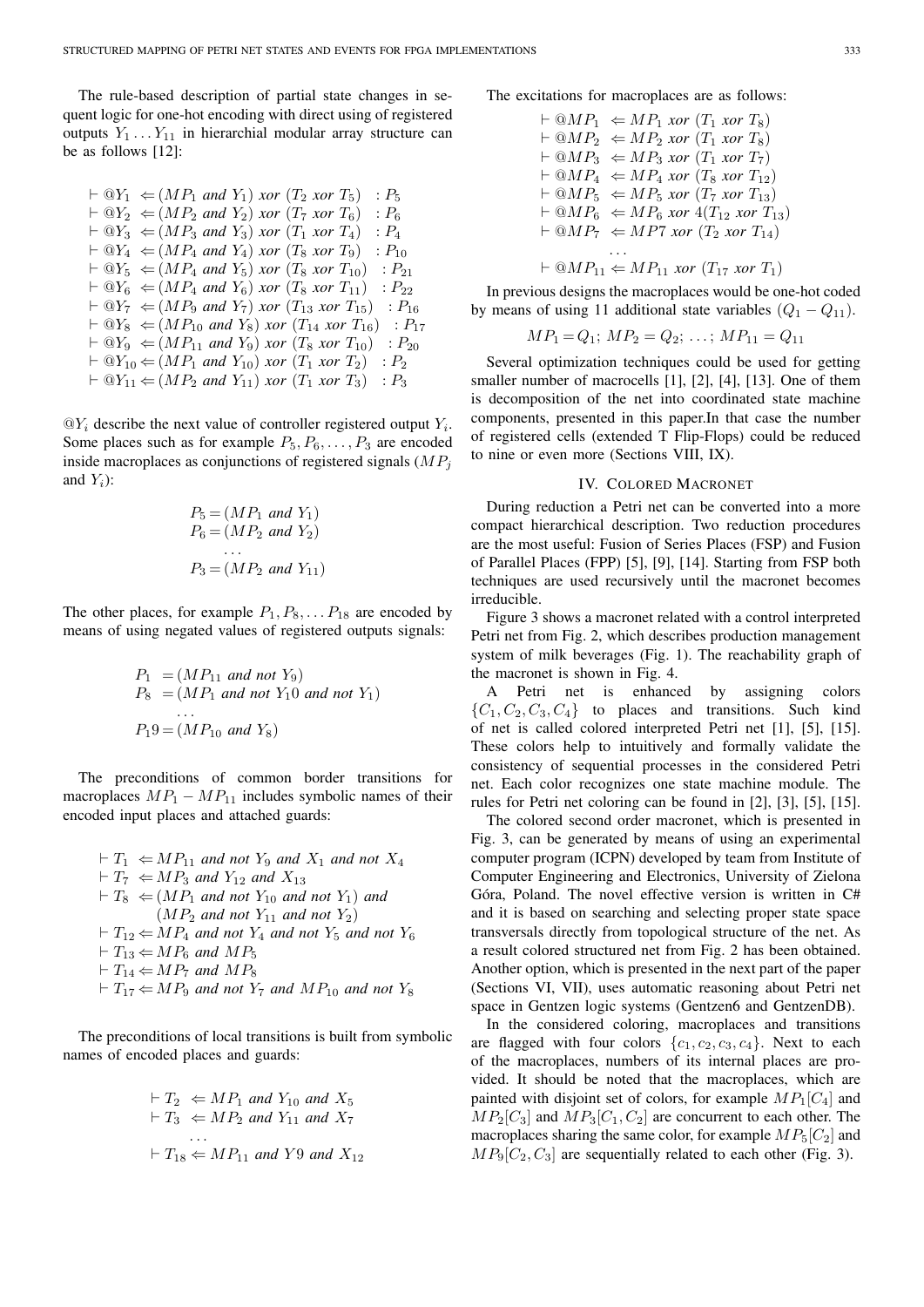# V. HIERARCHICAL PETRI NET SPACE

From the colored Petri net it is possible to deduce equivalent representation of the controller as transition system. It is obtained from reachability graph (Fig. 4) of Petri net or its equivalent macronet (Fig. 3). The vertices of reachability graph describe global states of transition system. If the Petri net is properly colored then vertices contain all colors. There are not vertices which contain two different states with the same color. The number of colors should be minimal and equal to the maximum number of places which are concurrently marked. In such a way the transition system could be treated as an interpreted form of reachability graph (Fig. 4). Its modular and structured form represents global coordination states and macrostates from Fig. 2. The transition system can be in ten global states  $M_0 - M_9$ . There are superposition of maximal subsets of concurrent local macrostates:

 $M_0 = \{MP_{11}\}; M_1 = \{MP_1, MP_2, MP_3\};$  $M_2 = \{MP_3, MP_4\}; M_3 = \{MP_1, MP_2, MP_5, MP_8\};$  $M_4 = \{MP_3, MP_6, MP_7\}; M_5 = \{MP_4, MP_5, MP_8\};$  $M_6 = \{MP_5, MP_6, MP_7, MP_8\}; M_7 = \{MP_5, MP_6, MP_{10}\};$  $M_8 = \{MP_7, MP_8, MP_9\}; M_9 = \{MP_9, MP_{10}\}$ 

The monotone characteristic sequent of the Petri net discrete space is as follows:

 $M \vdash (MP_{11}), (MP_1 \text{ and } MP_2 \text{ and } MP_3), (MP_3 \text{ and } MP_4),$  $(MP_1$  *and*  $MP_2$  *and*  $MP_5$  *and*  $MP_8$ *)*,  $(MP_1$  *and*  $MP_2$  *and*  $MP_5$  *and*  $MP_8$ *)*,  $(MP_3$  *and*  $MP_6$  *and*  $MP_7$ *)*,  $(MP_4$  *and*  $MP_5$  *and*  $MP_8$ *)*,  $(MP_5$  and  $MP_6$  and  $MP_7$  and  $MP_8$ ),  $(MP_5 \text{ and } MP_6 \text{ and } MP_{10}),$  $(MP_7 \text{ and } MP_8 \text{ and } MP_9), (MP_9 \text{ and } MP_{10});$ 

After further substitution it is possible to get partial or full characteristic functions for any level of hierarchy, even on the local place level:

$$
\vdash (P_1 \text{ or } P_{20}) \text{ and}
$$
  
\n
$$
((P_2 \text{ or } P_5 \text{ or } P_8) \text{ and}
$$
  
\n
$$
(P_3 \text{ or } P_6 \text{ or } P_9) \text{ and } (P_4 \text{ or } P_7)) \text{ and}
$$
  
\n...  
\n
$$
((P_{16} \text{ or } P_{18}) \text{ and } (P_{17} \text{ or } P_{19}));
$$

The distribution of the Petri net tokens among places, describes the current global state M. New marking M, after the firing of any enabled transition is the next global state @M. From the current global state M, the modeled controller goes to the next internal global state @M, generating the registered @y output signals.

## *A. Hypergraphs of Concurency and Sequentiality*

In order to determine the SM-subnets covering of the Petri macronet, formal reasoning using propositional Gentzen calculus was used [12], [16]–[19]. As a result of local and global state space analysis, state machine subnets are obtained. The subnets are subsequently marked with different colors. The subnets are accordingly mapped to markers, places, transitions and input and output signals.



Fig. 3. Petri macronet.



Fig. 4. Reachability graph of macronet.

Hypergraph of concurrency Fig. 5 represents all the global states of the discrete system described by the Petri net. Hyperedges relate concurrent macroplaces belonging to the same global macrostates and correspond to respective vertices of reachability graph (Fig. 4).

Hypergraph of non-concurrency, or sequentiality (Fig. 6), is a complement of hypergraph of concurrency. Its hyperedges correspond to sets of sequential Petri net places, where only one place can be marked, from state machine subnets. It could be calculated as exact transversals of concurrency hypergraph (Fig. 5) [17], [20].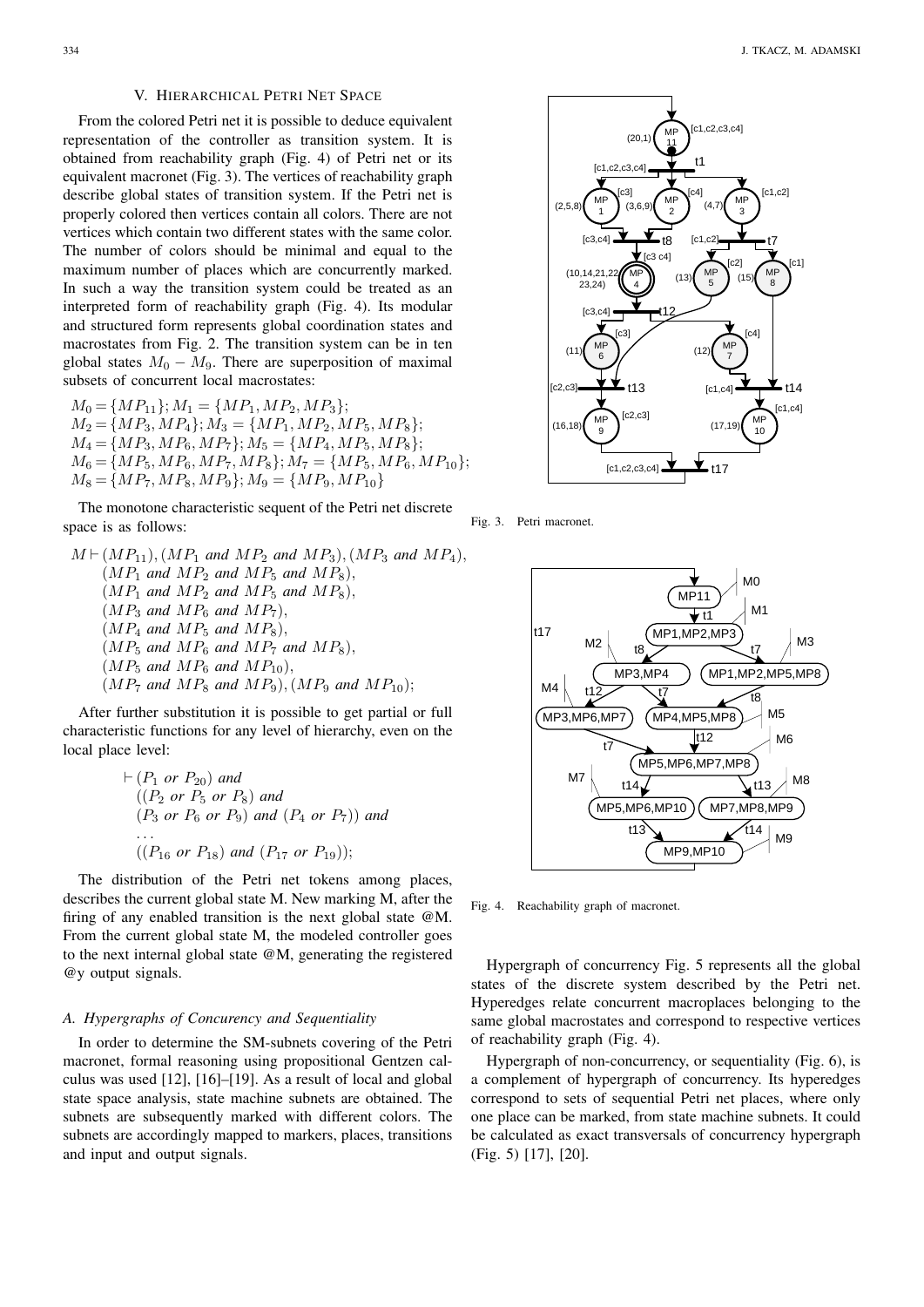

Fig. 5. Concurrency hypergraph.

$$
\vdash MP_{11}, (MP_{1} \text{ or } MP_{2} \text{ or } MP_{3}), (MP_{3} \text{ or } MP_{4}),(MP_{1} \text{ or } MP_{2} \text{ or } MP_{5} \text{ or } MP_{8}), \dots, (MP_{9} \text{ or } MP_{10})
$$

The full hypergraph of sequentiality shown in Fig. 6 contains six hyperedges  $\{i_1 - i_6\}$ . There are two net covers with exactly four hyperedges:  $\{i_3, i_4, i_1, i_2\}, \{i_3, i_4, i_5, i_6\}$ . Both covers contain essential hyperedges  $i_3$  and  $i_4$ , which are the only ones to cover macroplaces  $MP_5$  and  $MP_8$ . The first four sequential subnets  $i_1 - i_4$  are sufficient to cover all the macroplaces and places of the net (Fig. 7).

Notice that the non-concurrency graph hyperedges correspond to invariants obtained using ILP linear programming methods. Alternatively they can be read off the marking reachability graph (Fig. 4), as transversals of subsets of places marked in parallel [8], [14].

$$
+ MP_1, MP_4, MP_6, MP_8, MP_{10}, MP_{11};
$$
  
\n
$$
+ MP_1, MP_4, MP_6, MP_9, MP_{11};
$$
  
\n
$$
+ MP_1, MP_4, MP_5, MP_7, MP_9, MP_{11};
$$
  
\n
$$
+ MP_1, MP_4, MP_7, MP_{10}, MP_{11};
$$
  
\n
$$
+ MP_2, MP_4, MP_6, MP_8, MP_{10}, MP_{11};
$$
  
\n
$$
+ MP_2, MP_4, MP_6, MP_8, MP_{11};
$$
  
\n
$$
+ MP_2, MP_4, MP_6, MP_9, MP_{11};
$$
  
\n
$$
+ MP_2, MP_4, MP_5, MP_7, MP_9, MP_{11};
$$
  
\n
$$
+ MP_2, MP_4, MP_7, MP_{10}, MP_{11};
$$
  
\n
$$
+ MP_3, MP_5, MP_7, MP_{10}, MP_{11};
$$
  
\n
$$
+ MP_3, MP_6, MP_9, MP_{11};
$$
  
\n
$$
+ MP_3, MP_6, MP_8, MP_9, MP_{11};
$$
  
\n
$$
+ MP_3, MP_8, MP_{10}, MP_{11};
$$
  
\n
$$
+ MP_3, MP_8, MP_{10}, MP_{11};
$$
  
\n
$$
(i_3)
$$

The depicted hypergraphs could be hierarchical. Macroplace  $MP<sub>4</sub>$  corresponds to the sub-hypergraph containing vertices  $P_{10}$ ,  $P_{24}$ ,  $P_{21}$ ,  $P_{22}$ ,  $P_{23}$ ,  $P_{24}$ . The subnet possible modified by designer corresponding to this macroplace has boundary transitions  $t_8$  and  $t_{12}$ , and internal transitions  $t_9$ ,  $t_{10}$ ,  $t_{11}$ .

Finally selected cover of Petri macronet by state machine components could be represented only by four transversals of macronet state space (Fig. 5). It is described as a reduced



Fig. 6. Non-concurrency hypergraph.



Fig. 7. Non-concurrency hypergraph cover.

hypergraph of non-concurrency (Fig. 7):

 $\vdash MP_1, MP_4, MP_6, MP_9, MP_{11}$  $\vdash MP_2, MP_4, MP_7, MP_{10}, MP_{11}$  $\vdash MP_3, MP_8, MP_{10}, MP_{11}$  $\vdash MP_3, MP_5, MP_9, MP_{11}$ 

# VI. SYMBOLIC METHOD OF HYPERGRAPH GENERATION

What differentiates sequent calculus from other methods, e.g. those used in [1], [18], [19], is that the conversion to clausal form is not required. Moreover, by using cut and consensus a laborious process of results selection is avoided. Siphons and traps that are not minimal are eliminated beforehand.

It is assumed that the Petri net has already been reduced to a hierarchical macronet (Fig. 3), which will be analyzed in the next steps. Gentzen sequents, showing in a symbolic way all the relations of direct transition between input and output places of all transitions, are determined on the basis of the topological structure of an uninterpreted Petri net. Using the method presented in [18], [19] separated sequents of siphons and traps were created (Tab. II, Tab. III).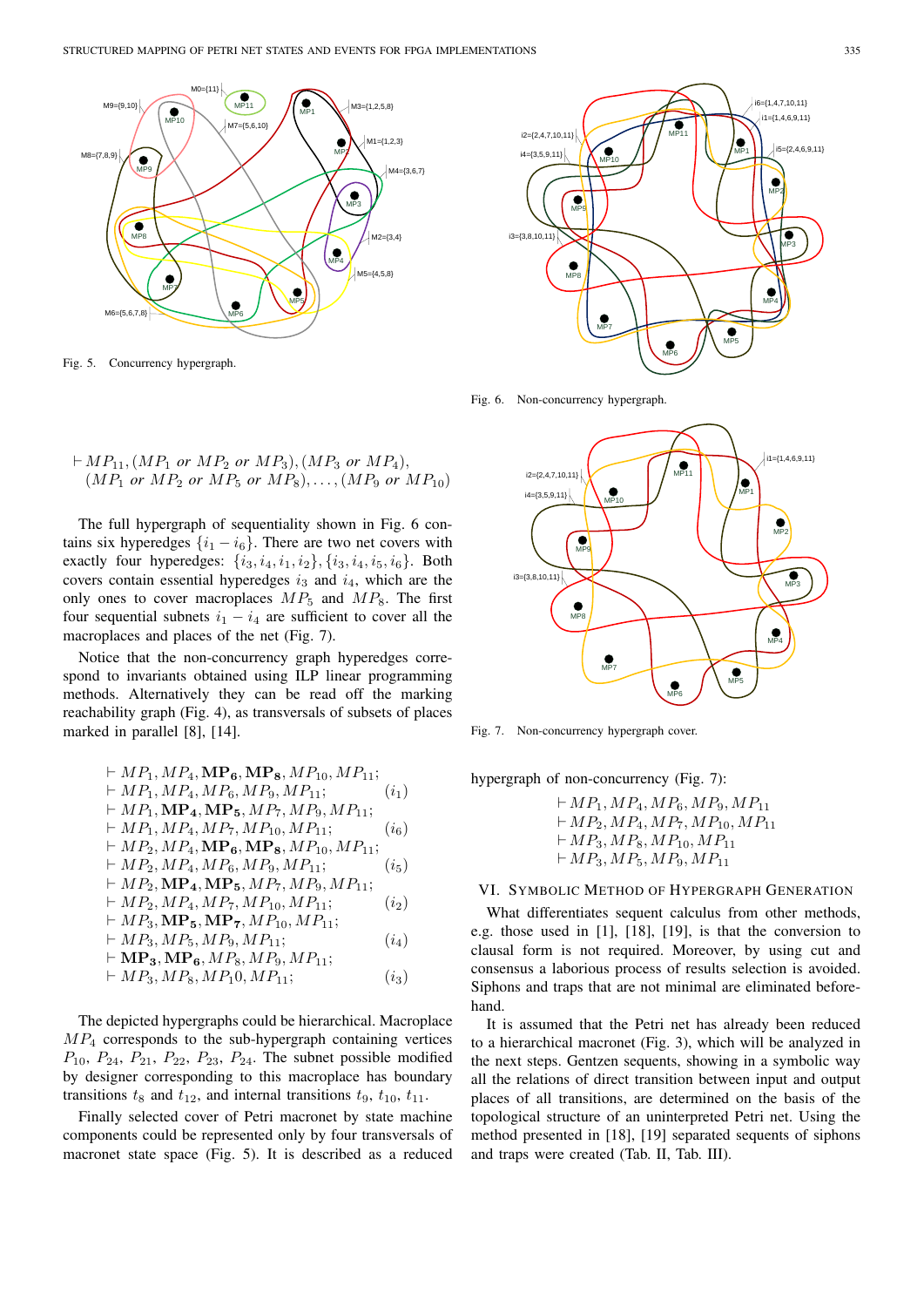TABLE II GROUP SEQUENTS OF TRAPS AND SIPHONS

| <b>Transitions</b> | Traps sequent                                    | Siphons sequent                                  |
|--------------------|--------------------------------------------------|--------------------------------------------------|
| $t_1$              | $(MP_{11} \rightarrow (MP1 + MP2 + MP3)),$       | $((MP_1 + MP_2 + MP_3) \rightarrow MP_{11}),$    |
| $t_8$              | $((MP_1 + MP_2) \rightarrow MP_4),$              | $(MP_4 \rightarrow (MP_1 + MP_2)),$              |
| $t_7$              | $(MP_3 \rightarrow (MP_5 + MP_8)),$              | $((MP5 + MP8) \rightarrow MP3),$                 |
| $t_{12}$           | $(MP_4 \rightarrow (MP_6 + MP_7)),$              | $((MP_6 + MP_7) \rightarrow MP_4),$              |
| $t_{13}$           | $((MP_5 + MP_6) \rightarrow MP_9),$              | $(MP_9 \rightarrow (MP_5 + MP_6)),$              |
| t14                | $((MP_7 + MP_8) \rightarrow MP_{10}),$           | $(MP_{10} \rightarrow (MP_7 + MP_8)),$           |
| t17                | $((MP_9 + MP_{10}) \rightarrow MP_{11}) \vdash;$ | $(MP_{11} \rightarrow (MP_9 + MP_{10})) \vdash;$ |
|                    |                                                  |                                                  |

TABLE III TRAPS AND SIPHONS

|                             | Traps                                | <b>Siphons</b>                       | Color |
|-----------------------------|--------------------------------------|--------------------------------------|-------|
| $\overline{i}$ <sub>1</sub> | $MP_1, MP_4, MP_6, MP_9, MP_{11}$    | $MP_1, MP_4, MP_6, MP_9, MP_{11}$    | $C_3$ |
| i <sub>6</sub>              | $MP_1, MP_4, MP_7, MP_{10}, MP_{11}$ | $MP_1, MP_4, MP_7, MP_{10}, MP_{11}$ | $C_5$ |
| $i_{5}$                     | $MP_2, MP_4, MP_6, MP_9, MP_{11}$    | $MP_2, MP_4, MP_6, MP_9, MP_{11}$    | $C_6$ |
| $\dot{i}$                   | $MP_2, MP_4, MP_7, MP_{10}, MP_{11}$ | $MP_2, MP_4, MP_7, MP_{10}, MP_{11}$ | $C_4$ |
| $i_4$                       | $MP_3, MP_5, MP_9, MP_{11}$          | $MP_3, MP_5, MP_9, MP_{11}$          | C,    |
| $i_3$                       | $MP_3, MP_8, MP_{10}, MP_{11}$       | $MP_3, MP_8, MP_{10}, MP_{11}$       | $C_1$ |

# VII. ANALYSIS OF PETRI NETS USING SYMBOLIC **METHOD**

## *A. Petri Net Decomposition into SM-Components*

In order to check if the Petri net is live, traps equal to siphons (deadlocks) are designed [1], [12], [15]–[17]. Sets of marked traps contained in siphons determine potential state machine subnet, present in the Petri net. Each of the subnets is marked with different color, flagging also its places and transitions. Traps not equal to siphons indicate potential net defects. The net is not live, if all the siphons do not contain traps. We propose the following method of Petri net states space analysis. We use the macronet depicted in Fig. 3 as an example:

- 1) Using the rule-based, symbolic, description of the Petri net create the group sequent of traps (Tab. II).
- 2) Reduce the group sequent of traps into single normalized elementary sequents and remove their right sides (Tab. III).
- 3) Remove the sequents of traps not containing the marked place symbol (no such sequents).
- 4) Using the rule-based, symbolic, description of the Petri net create the group sequent of siphons (deadlocks) (Tab. II).
- 5) Reduce the group sequent of siphons into elementary sequents and remove their right sides. Apply the consensus rule to the previously selected sequents of traps in every chosen siphon. If the considered sequent becomes dominated, move to point number 8 (all sequents are dominated).
- 6) The traps which are equal to siphons determine covering of non-concurrency hypergraph by the hyperegdes corresponding to potential state machine subnets (hyperedges are assigned colors  $C_1 - C_6$  (Tab. III).
- 7) Find the minimal covers of non-concurrency hypergraph (these are  $\{C_1, C_2, C_3, C_4\}$  or  $\{C_1, C_2, C_5, C_6\}$ ), move to point number 9.
- 8) The Petri net is not live (does not apply to the Petri net in Fig. 2).

9) End of algorithm.

After removing the right sides of the reduced sequents listed in the Tab. I and after leaving out only the siphons dominated by marked traps, we obtained six potential automata subnets. These sets correspond to the hyperedges of the sequentiality hypergraph  $\{i_1, \ldots, i_6\}$  (Fig. 4). Following point number 5 in the above algorithm, we conclude that the Petri net is live, since each edge of the hypergraph contains a marked trap. Subsets determining traps and siphons are pairwise identical. The cover  $(i_3, i_4, i_1, i_2)$  was chosen for Petri net encoding. Subnets were assigned colors according to Tab. III. These colors were placed on the net shown in Fig. 3.

# *B. Deadlock Detection*

The trap and siphon expressions for the net with defect from Fig. 8 are given in the Tab. IV. The net is not covered by initially marked traps contained in siphons. It means that the net is not live. On the other hand it is not fully covered by marked state machine components. Some siphons described in bold (Tab. V) are not equal to traps and show defect in the net.

### VIII. PETRI NET MODULAR ENCODING

The macroplaces can be encoded in traditional way inside state machine components. The components are recognized by colors  ${1,2,3,4}$ :

 $M P_{11}[1, 2, 3, 4] \leftarrow not (Q_0 \text{ or } Q_1 \text{ or } ... \text{ or } Q_8 \text{ or } Q_9)$ 

- $\vdash MP_1[3] \Leftarrow not Q_4$  *and not*  $Q_5$  *and*  $Q_6$
- $\vdash MP_2[4] \Leftarrow$  *not*  $Q_7$  *and not*  $Q_8$  *and*  $Q_9$
- $M\vdash MP_3[1, 2] \Leftarrow (not Q_0 and Q_1)$  *and* (*not*  $Q_2$  *and*  $Q_3$ )
- $M\vdash MP_4[3, 4] \Leftarrow$  (not  $Q_4$  and  $Q_5$  and  $Q_6$ ) and
- (*not*  $Q_7$  *and*  $Q_8$  *and*  $Q_9$ )
- $\vdash MP_5[2] \Leftarrow Q_2$  *and*  $Q_3$
- $MPR_6[3] \leftarrow not Q_4$  *and*  $Q_5$  *and not*  $Q_6$
- $\vdash MP_7[4] \Leftarrow not Q_7$  *and*  $Q_8$  *not*  $Q_9$
- $\vdash MP_8[1] \Leftarrow Q_0$  *and*  $Q_1$
- $\vdash MP_9[2, 3] \Leftarrow (Q_2 \text{ and not } Q_3) \text{ and}$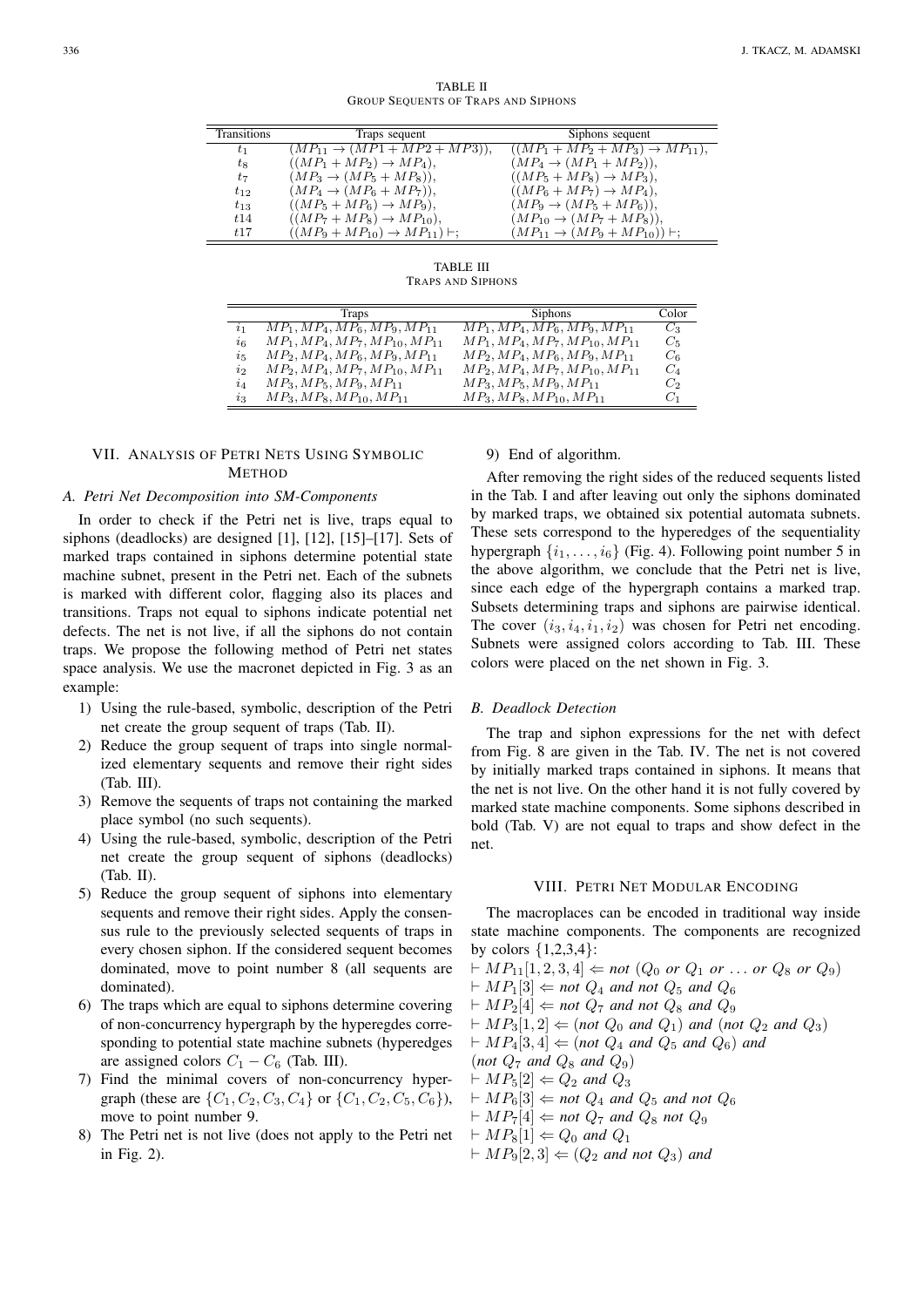TABLE IV GROUP SEQUENTS OF TRAPS AND SIPHONS FOR DEFECTED NET

| Transitions | Traps sequent                                    | Siphons sequent                                  |
|-------------|--------------------------------------------------|--------------------------------------------------|
| $t_1$       | $(MP_{11} \rightarrow (MP1 + MP2 + MP3)),$       | $((MP_1 + MP_2 + MP_3) \rightarrow MP_{11}),$    |
| $t_{8}$     | $((MP_1 + MP_2) \rightarrow MP_4),$              | $(MP_4 \rightarrow (MP_1 + MP_2)),$              |
| $t_7$       | $(MP_3 \rightarrow (MP_8)),$                     | $((MP_8) \rightarrow MP_3),$                     |
| $t_{12}$    | $(MP_4 \rightarrow (MP_6 + MP_7)),$              | $((MP_6 + MP_7) \rightarrow MP_4),$              |
| $t_{13}$    | $((MP_6 + MP_8) \rightarrow MP_9),$              | $(MP_9 \rightarrow (MP_6 + MP_8)),$              |
| t14         | $((MP7 + MP8) \rightarrow MP10),$                | $(MP_{10} \to (MP_7 + MP_8)),$                   |
| t17         | $((MP_9 + MP_{10}) \rightarrow MP_{11}) \vdash;$ | $(MP_{11} \rightarrow (MP_9 + MP_{10})) \vdash;$ |

TABLE V TRAPS AND SIPHONS WITH SELECTED DEFECTS

| Traps                                | <b>Siphons</b>                       |
|--------------------------------------|--------------------------------------|
| $MP_1, MP_4, MP_6, MP_9, MP_{11}$    | $MP_1, MP_4, MP_6, MP_9, MP_{11}$    |
| $MP_1, MP_4, MP_7, MP_{10}, MP_{11}$ | $MP_1, MP_4, MP_7, MP_{10}, MP_{11}$ |
| $MP_2, MP_4, MP_6, MP_9, MP_{11}$    | $MP_2, MP_4, MP_6, MP_9, MP_{11}$    |
| $MP_2, MP_4, MP_7, MP_{10}, MP_{11}$ | $MP_2, MP_4, MP_7, MP_{10}, MP_{11}$ |
| $MP_3, MP_8, MP_9, MP_{10}, MP_{11}$ | $MP_3, MP_8, MP_9, MP_{11}$          |
|                                      | $MP_3, MP_8, MP_{10}, MP_{11}$       |



Fig. 8. Macronet with defect.

 $(Q_4$  *and*  $Q_5$  *and not*  $Q_6$ )  $M\vdash MP_{10}[1, 4] \Leftarrow (Q_0 \text{ and not } Q_1) \text{ and}$  $(Q_7 \text{ and } Q_8 \text{ and not } Q_9)$ 

As a result the number of additional encoding variables which are used for state encoding is reduced to nine:

> $\vdash \textcircled{a} Q_0 \Leftarrow Q_0$  *xor* (T<sub>7</sub> *xor* T<sub>17</sub>)  $\vdash \textcircled{a} Q_1 \Leftarrow Q_1$  *xor*  $(T_1$  *xor*  $T_{14}$ )  $\vdash \textcircled{Q}_2 \Leftarrow Q_2$  *xor* (T<sub>7</sub> *xor*T<sub>17</sub>)  $\vdash \textcircled{a} Q_3 \Leftarrow Q_3$  *xor* ( $T_1$  *xor*  $T_{13}$ )  $\vdash \textcircled{a} Q_4 \Leftarrow Q_4$  *xor* ( $T_{13}$  *xor*  $T_{17}$ )  $\vdash \textcircled{a} Q_5 \Leftarrow Q_5$  *xor* (T<sub>8</sub> *xor* T<sub>17</sub>)  $\vdash \textcircled{a} Q_6 \Leftarrow Q_6$  *xor* (T<sub>1</sub> *xor* T<sub>12</sub>)  $\vdash \textcircled{a} Q_7 \Leftarrow Q_7$  *xor* (T<sub>14</sub> *xor* T<sub>17</sub>)  $\vdash \textcircled{a} Q_8 \Leftarrow Q_8$  *xor* (T<sub>8</sub> *xor* T<sub>17</sub>)  $\vdash \textcircled{Q}_9 \Leftarrow Q_9$  *xor* (T<sub>8</sub> *xor* T<sub>12</sub>)

The names of macroplaces could be used as aliases in hardware description languages. For rapid prototyping is better to use them as flags to observe both local states and macrostates during simulation and modifications [6].

## IX. SIMULATION AND SYNTHESIS

Obtained equations are a base for creation a Petri net HDL model in VHDL (Fig. 10). Preconditions of global and local transitions are described as simple continuous assignments. The process FF is responsible for generation of codes of next macro and local states. Because the local states are encoded with use the output variables there are declared internal copy of these variables.

The preferable way of controller rapid prototyping is hierarchical design from a formal assertion-based [21] behavioral description, using professional HDL syntax. One of the possible version of general template [3] is presented in Fig. 10.

For pragmatic reasons the controller is realized as synchronous digital system with distributed encoded state register  $Q_1 \ldots Q_9$  and distributed output register  $Y_1 \ldots Y_{12}$ . In general state register and output register can be merged. All concurrently enable transitions can fire independently, in any order. It is considered that after animation and classical analysis, the implemented interpreted Petri net is checked as safe, live, reversible and without conflicts, which are not solved [10],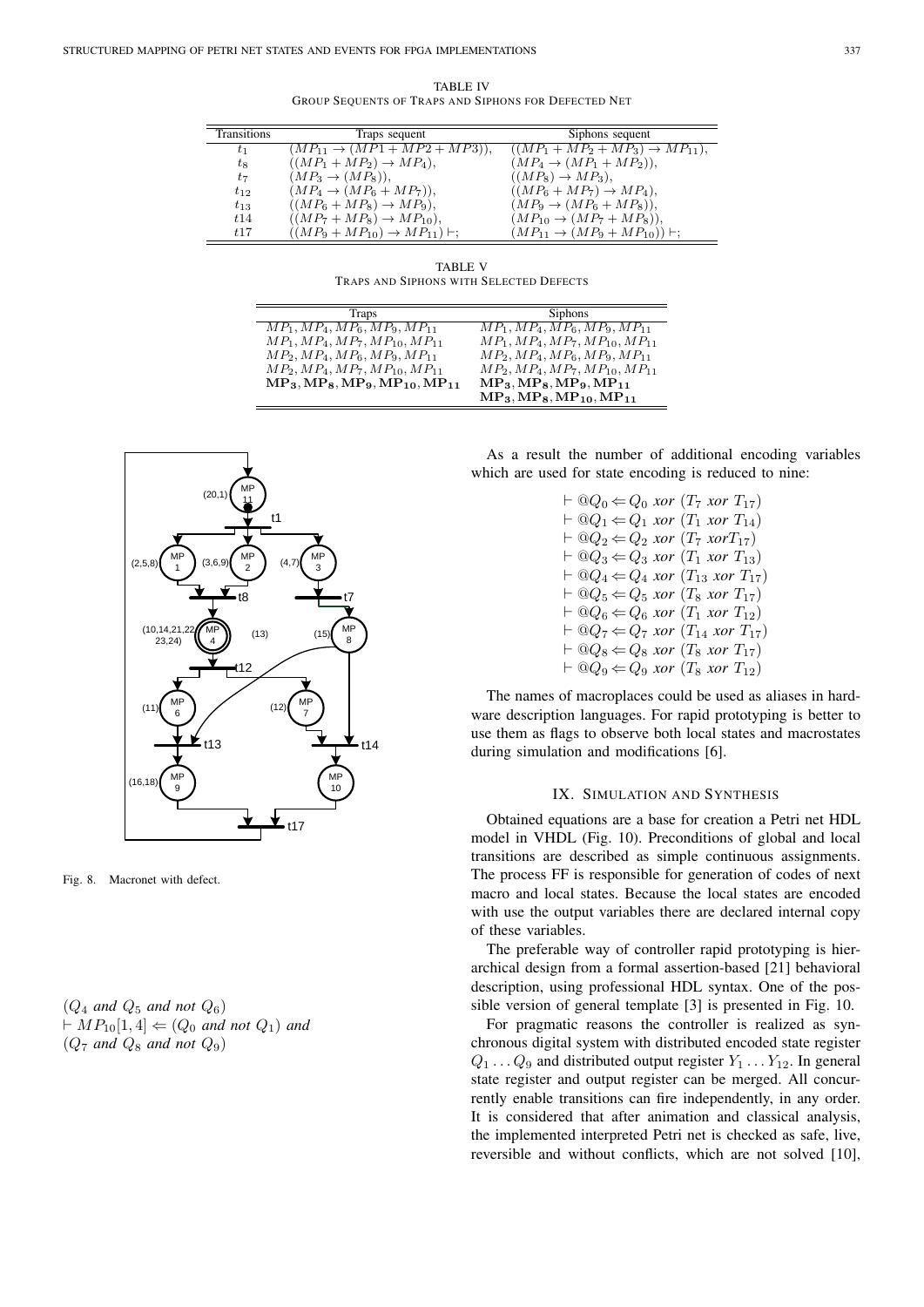|                | F                                                                |                                                                   |                            |  |
|----------------|------------------------------------------------------------------|-------------------------------------------------------------------|----------------------------|--|
|                |                                                                  | (0000000<br>1000000                                               | (0010000                   |  |
| 100000         |                                                                  | 11100000000<br>X00000000000                                       | 00000000000                |  |
|                |                                                                  | 0101001001                                                        |                            |  |
|                |                                                                  | 1000000000000<br>X1001101000000                                   |                            |  |
|                |                                                                  | 001000000110<br>110000000001                                      | 000000000001               |  |
| <b>P-RESET</b> | $\bigcup 000$<br>global, t<br> 00000<br>E QO_Q9<br> ⊞ X1_X13 UUU | Value Stimulator<br>"Clock B2"<br>  □ Y1_Y12   00000 <sub>1</sub> | 000011000000<br>000000111X |  |

#### Fig. 9. Simulation results from AHDL tool.

```
library IEEE;
use IEEE.STD_LOGIC_1164.all;
entity controller is
     port (CLK, RESET: in std_logic;
          X1, X2, ..., X12, X13: in std_logic;
Y1, Y2, ...,Y12: out std_logic);
end controller;
architecture controller_ort of controller is
signal q0, q1, ..., q9: std_logic;
signal y_0, y_1, y_2, ..., y_1^2: std_logic;
signal t1, t2, t3, ..., t18: std_logic;
begin
  --Precondition of border transitions
  t1 \le not y_9 and x1 and ... and not q9;
  t7 \leq q1 and q3 and y_12 and x13 and not q0and not q2;
   ...
t17 <= q2 and q4 and q5 and q0 and q7 and q8
            and not y_7 and not y_8 and not q6 and not q9;
   --Precondition of local transitions
  t2 \le y_{10} and x5;
  t3 <= y_1 and x7;
   ...<br>t18 <= y_9 and x12;
  FF:process (CLK, RESET) -- Transition firing
  begin
      if RESET = '1' then<br>
q0 <= '0'; ...; q9 <= '0';<br>
y_1 <= '0'; ...; y_12 <= '0';<br>
elsif rising_edge(CLK) then
           q0 \leq q0 xor (t7 xor t17);
           q1 \leq q1 xor (t1 xor t14);
            ...
q9 <= q9 xor (t1 xor t12);
           y_1 \leftarrow (y_1 \text{ and } q6) \text{ xor } (t2 \text{ xor } t5);y_2 \leq (y_2 \text{ and } q9) \text{ xor } (t3 \text{ xor } t6);
             ...
           y_12 \leq (y_12 \text{ and } q1 \text{ and } q3) \text{ xor } (t4 \text{ xor } t7);end if:end process;
-- Outputs
Y1 \leq Y_1,YZ \leq y_2;...
Y12 \le y 12;end controller_ort;
```
Fig. 10. Part of VHDL template.

[19]. Anyway if some transitions of net would be in conflicts or net is not safe (1-bounded), the detected partial state of the net is frozen (state changes stop). Registered outputs can be used both for precondition and local states coding. The simulation results obtained from Active-HDL tool is shown in Fig. 9.

The macroplace-centered and place-centered decomposition and encoding of SM-colored Petri net is preferable from FPGA resources utilization point of view [22], [23]. Additionally it

| <b>TABLE VI</b>                   |  |
|-----------------------------------|--|
| <b>DEVICE UTILIZATION SUMMARY</b> |  |

| Logic utilization   | Used | Available | Utilization |
|---------------------|------|-----------|-------------|
| Number of Slices    | 37   | 768       | 4%          |
| Number of FlipFlops | 22   | 1536      | 1%          |
| Number of LUTs      | 70   | 1536      | 4%          |
| Number of IOBs      | 27   | 180       | 15%         |
| Number of GCLKs     |      |           | 25%         |

make possible flexible reusing of previously tested, encoded Petri net components. Synthesis after classic hierarchical onehot state encoding of macroplaces and places needs 35 flipflops. In case of economical rapid concurrent one-hot local encoding of merged places and registered outputs (Fig. 10) it is necessary to use only 22 shared additional encoding variables. Synthesis result using Xilinx Vertex V50 are presented in Tab. VI.

Hierarchical encoding using macroplaces and registered outputs gives balanced economical synthesis results as well flexibility during redesign of the controller. The coordination places serve also as flags during partial reconfiguration of the net. After modification of the mixing feeder from mechanical part (Fig. 1) it is easy to find local places  $P_{10}$ ,  $P_{14}$ ,  $P_{21}$ ,  $P_{22}$ ,  $P_{22}$  and  $P_{24}$ , which are encapsulated in  $MP_4$  and replace them by another subset without destroying the other parts of previous design.

# X. SUMMARY

Hierarchical encoding using macroplaces and registered outputs gives economical synthesis results as well flexibility during redesign of the controller. The coordination places serve also as flags during partial reconfiguration of the net. It is important to note that the designed system encoded using the structural (modular) method and described in VDHL hardware description language - can be easily modified by specifying locally only the part of it included into macroplaces. In such a way FPGA implementation, can be easily re-designed [24].

The paper concentrated on behavioral and structural specification of reconfigurable logic controllers (RLC). The initial description is given as a hierarchical modular control interpreted Petri net. On the abstract level of the logic synthesis specification is written in propositional sequent language. It enable us to make all design transformation using formal reasoning methods. Rapid modeling and synthesis in FPGA can be done from expressions written in the hardware description languages, for example VHDL.